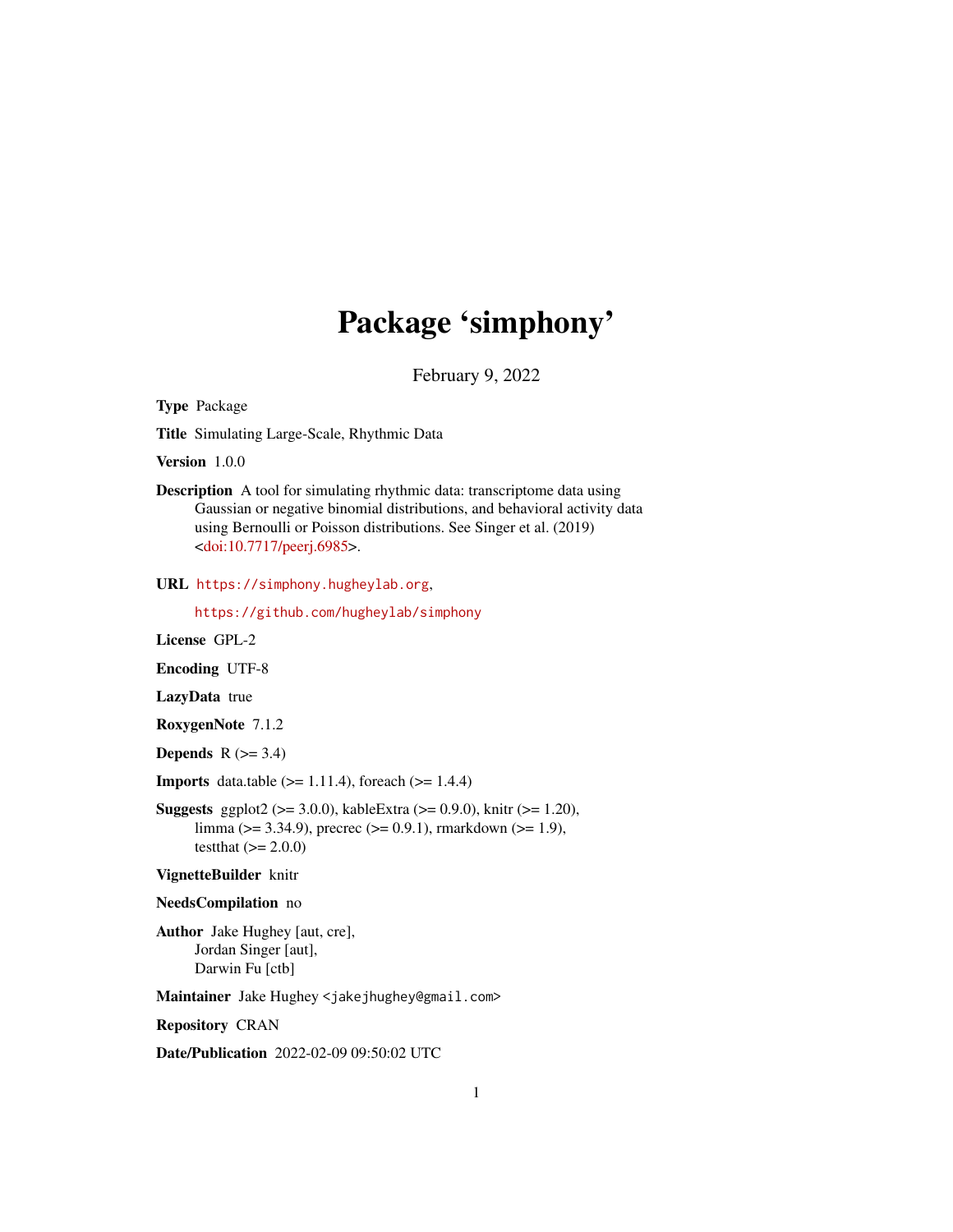### <span id="page-1-0"></span>R topics documented:

<span id="page-1-1"></span>defaultDispFunc *Default function for mapping expected counts to dispersion.*

#### Description

The function was estimated from circadian RNA-seq data from mouse liver (PRJNA297287), using local regression in DESeq2. In a negative binomial distribution, variance = mean + mean<sup>2</sup> \* dispersion.

#### Usage

```
defaultDispFunc(x)
```
#### Arguments

x Numeric vector of mean counts.

#### Format

An object of class function of length 1.

#### Value

Numeric vector of dispersions.

#### See Also

[simphony\(\)](#page-5-1)

#### Examples

 $means = 2^(6:10)$ dispersions = defaultDispFunc(means)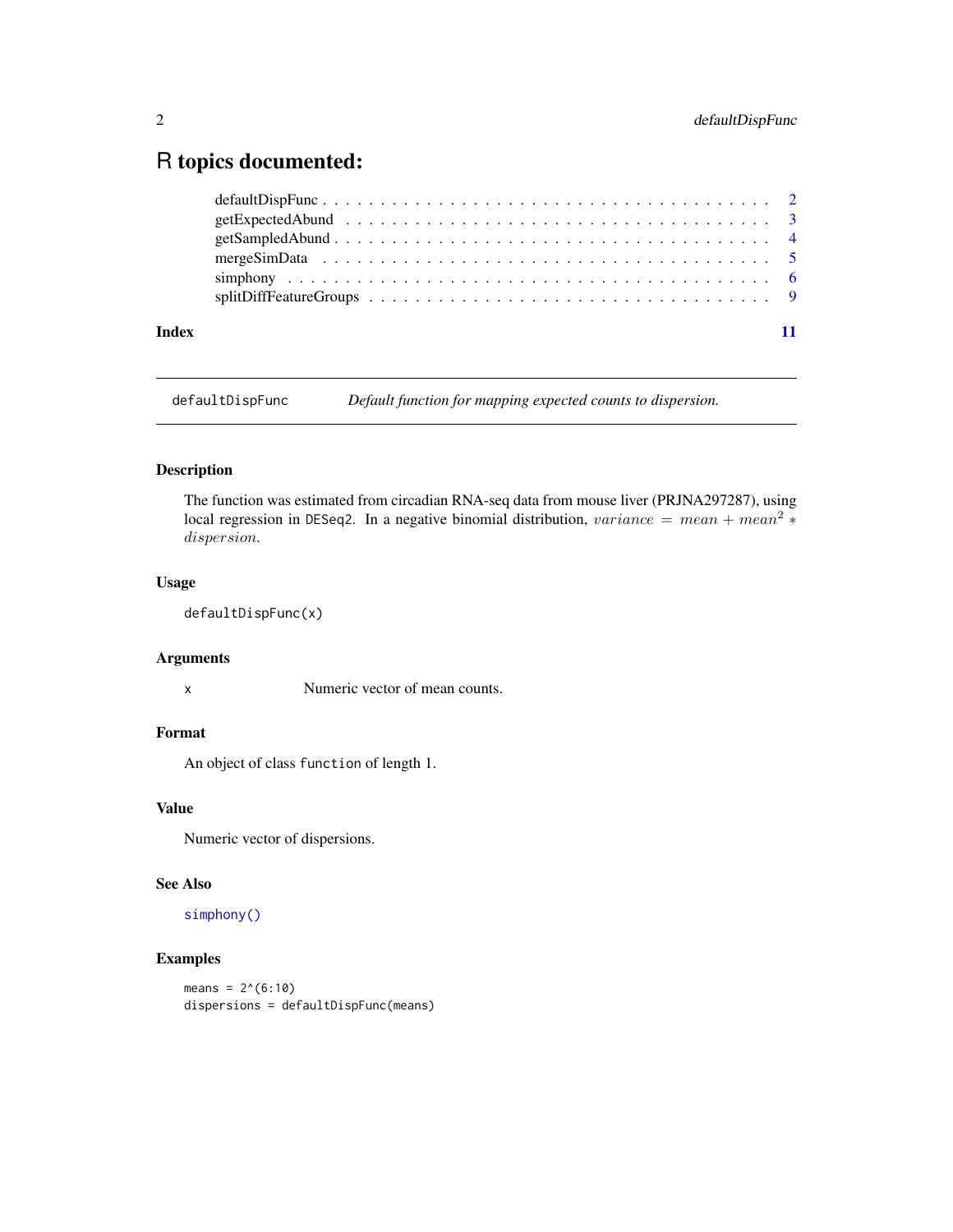<span id="page-2-1"></span><span id="page-2-0"></span>getExpectedAbund *Calculate expected abundance*

#### Description

Calculate expected abundance for multiple features at multiple timepoints in multiple conditions.

#### Usage

```
getExpectedAbund(
  featureMetadata,
  times = NULL,
  sampleMetadata = NULL,
  byCondGroup = is.null(times)
)
```
#### Arguments

featureMetadata

|             | data. table with columns feature, base, rhy Func, amp, period, and phase,<br>where every row corresponds to a gene. If byCondGroup is TRUE, then must also<br>have columns cond and group. |
|-------------|--------------------------------------------------------------------------------------------------------------------------------------------------------------------------------------------|
| times       | Numeric vector of the times at which to calculate expected abundance for each<br>row in featureMetadata.                                                                                   |
|             | sampleMetadata data.table with columns sample, cond, and time. Either times or sampleMetadata<br>must be provided, and the former takes precedence.                                        |
| byCondGroup | Logical for whether to speed up the calculation by grouping by the columns<br>cond and group. Primarily for internal use.                                                                  |

#### Value

data.table derived from featureMetadata (but with more rows), with additional columns time and mu and possibly others. If sampling will use the negative binomial family, mu corresponds to log2 counts.

#### See Also

```
simphony(), getSampledAbund()
```

```
library('data.table')
featureMetadata = data_table(feature = c('feature_1', 'feature_2'),base = function(x) 0,
                            amp = c(function(x) 0, function(x) 1),period = 24,
                            phase = 0, rhyFunc = sin)
```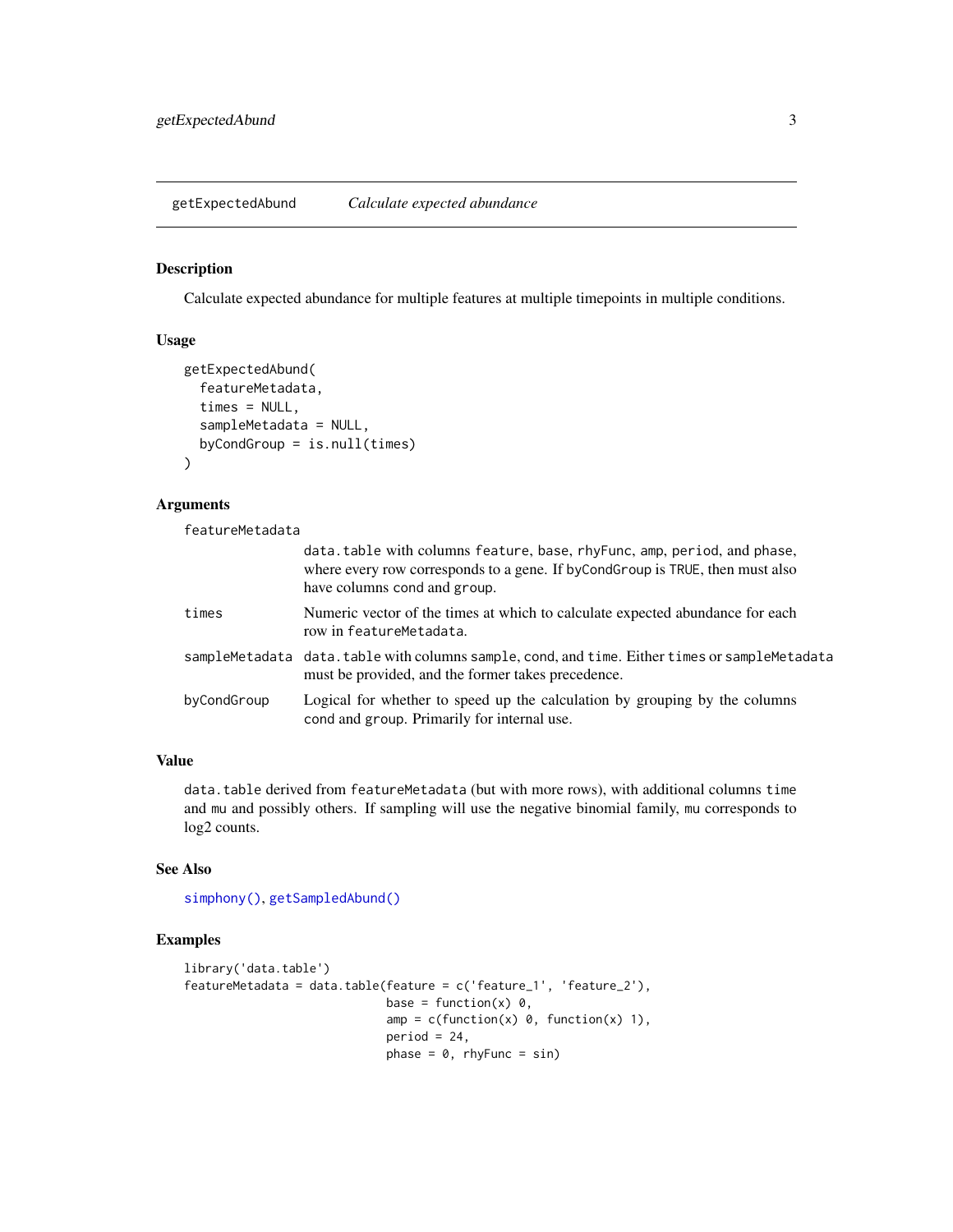```
abundDt = getExpectedAbund(featureMetadata, times = 6:17)
```
<span id="page-3-1"></span>getSampledAbund *Sample abundance values*

#### Description

Sample feature abundance values from the given distributions. This function is used internally by [simphony\(\)](#page-5-1), and should not usually need to be called directly.

#### Usage

```
getSampledAbund(
  abundDt,
  logOdds = FALSE,
  family = c("gaussian", "negbinom", "bernoulli", "poisson"),
  inplace = FALSE
\mathcal{L}
```
#### Arguments

| abundDt | data.table of expected abundance. If family is 'gaussian', required columns<br>are feature, sample, mu, and sd. If family is 'negbinom', required columns<br>are feature, sample, mu, dispFunc, cond, and group. If family is 'bernoulli'<br>or 'poisson', required columns are feature, sample, and mu.                         |
|---------|----------------------------------------------------------------------------------------------------------------------------------------------------------------------------------------------------------------------------------------------------------------------------------------------------------------------------------|
| log0dds | Logical for whether mu corresponds to log-odds. Only used if family is 'bernoulli'.                                                                                                                                                                                                                                              |
| family  | Character string for the family of distributions from which to sample the abun-<br>dance values. simploony will give a warning if it tries to sample from a distribu-<br>tion outside the region in which the distribution is defined: $\mu < 0$ for negative<br>binomial and Poisson, and $\mu < 0$ or $\mu > 1$ for Bernoulli. |
| inplace | Logical for whether to modify abundDt in-place, adding a column abund con-<br>taining the abundance values.                                                                                                                                                                                                                      |

#### Value

Matrix of abundance values, where rows correspond to features and columns correspond to samples.

#### See Also

[simphony\(\)](#page-5-1), [getExpectedAbund\(\)](#page-2-1)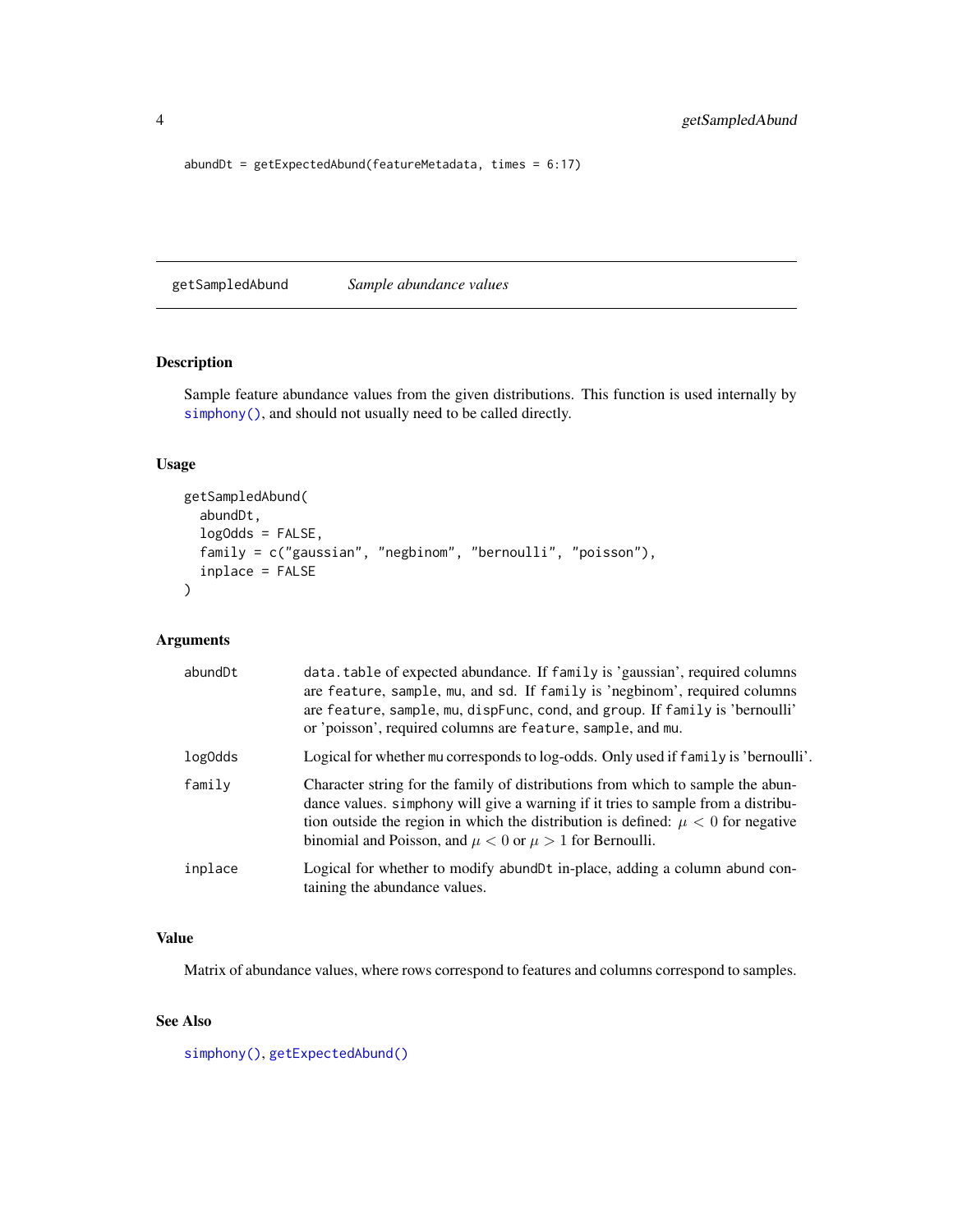#### <span id="page-4-0"></span>mergeSimData 5

#### Examples

```
library('data.table')
set.seed(6022)
abundDt = data.table(feature = 'feature_1', sample = c('sample_1', 'sample_2'),
                    mu = c(0, 5), sd = 1)abundMat = getSampledAbund(abundDt)
```
<span id="page-4-1"></span>mergeSimData *Merge abundance data, feature metadata, and sample metadata*

#### Description

Merge a simulation's abundance data, feature metadata, and sample metadata into one data.table. This function is useful for making plots using ggplot2.

#### Usage

```
mergeSimData(simData, features = NULL)
```
#### Arguments

| simData  | List with the following elements, such as returned by $simpony()$ :                                    |
|----------|--------------------------------------------------------------------------------------------------------|
|          | <b>abundData</b> Matrix of abundance values, with rownames for features and col-<br>names for samples. |
|          | sampleMetadata data.table with columns sample and cond.                                                |
|          | featureMetadata data.table with columns feature and cond.                                              |
| features | Character vector of features for which to get abundance data. If NULL, then all<br>features.           |

#### Value

data.table.

#### See Also

[simphony\(\)](#page-5-1)

```
library('data.table')
featureGroups = data.table(amp = c(\theta, 1))
simData = simphony(featureGroups)
mergedSimData = mergeSimData(simData, simData$featureMetadata$feature[1:2])
```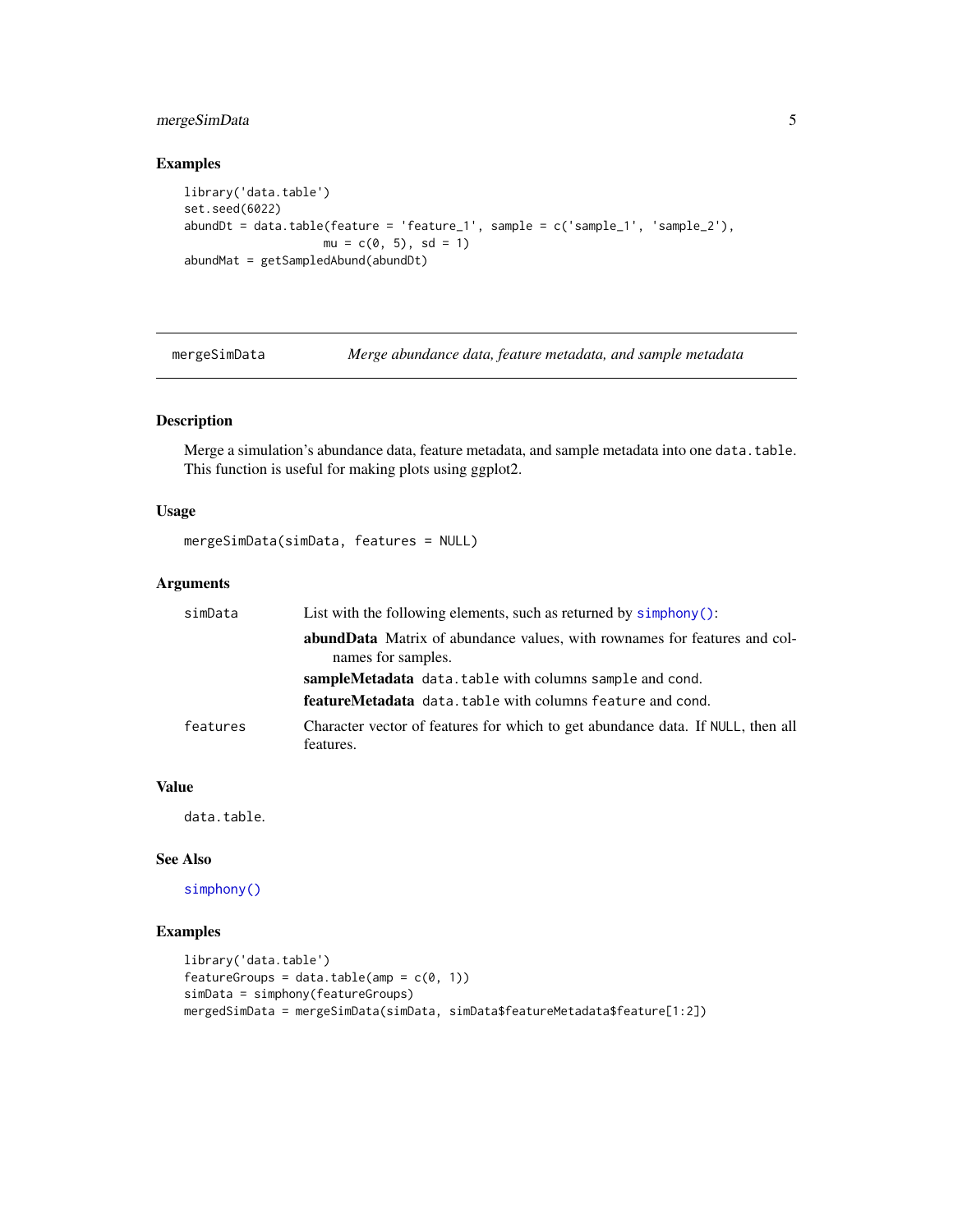<span id="page-5-1"></span><span id="page-5-0"></span>

#### **Description**

Simulate experiments in which abundances of rhythmic and non-rhythmic features are measured at multiple timepoints in one or more conditions.

#### Usage

```
simphony(
  featureGroupsList,
  fracFeatures = NULL,
  nFeatures = 10,
  timepointsType = c("auto", "specified", "random"),
  timeRange = c(\emptyset, 48),
  interval = 2,
  nReps = 1,
  timepoints = NULL,
  nSamplesPerCond = NULL,
  rhyFunc = sin,
  dispFunc = NULL,
  logOdds = FALSE,
  family = c("gaussian", "negbinom", "bernoulli", "poisson")
)
```
#### Arguments

featureGroupsList

- data.frame or data.table (for a single condition) or list of data.frames or data.tables (for multiple conditions), where each row corresponds to a group of features to simulate. The following columns are all optional:
- fracFeatures Fraction of simulated features to allocate to each group. Defaults to 1/(number of groups).
- rhyFunc Function to generate rhythmic abundance. Must have a period of  $2\pi$ . Defaults to sin.
- amp Amplitude of rhythm. Defaults to 0. Corresponds to multiplicative term in front of rhyFunc. Can be numeric (constant over time) or a function (time-dependent). See vignette for examples.
- period Period of rhythm. Defaults to 24.
- phase Phase of rhythm, in the same units as period. Defaults to 0. Corresponds to an additive term in rhyFunc.
- base Baseline abundance, i.e., abundance when rhyFunc term is 0. Depending on family, defaults to  $0$  ('gaussian'),  $8$  ('negbinom', mean log2 counts),  $0$ ('bernoulli' with logOdds as TRUE), 0.5 ('bernoulli' if logOdds as FALSE), or 1 ('poisson'). Can be numeric (constant over time) or a function (timedependent). See vignette for examples.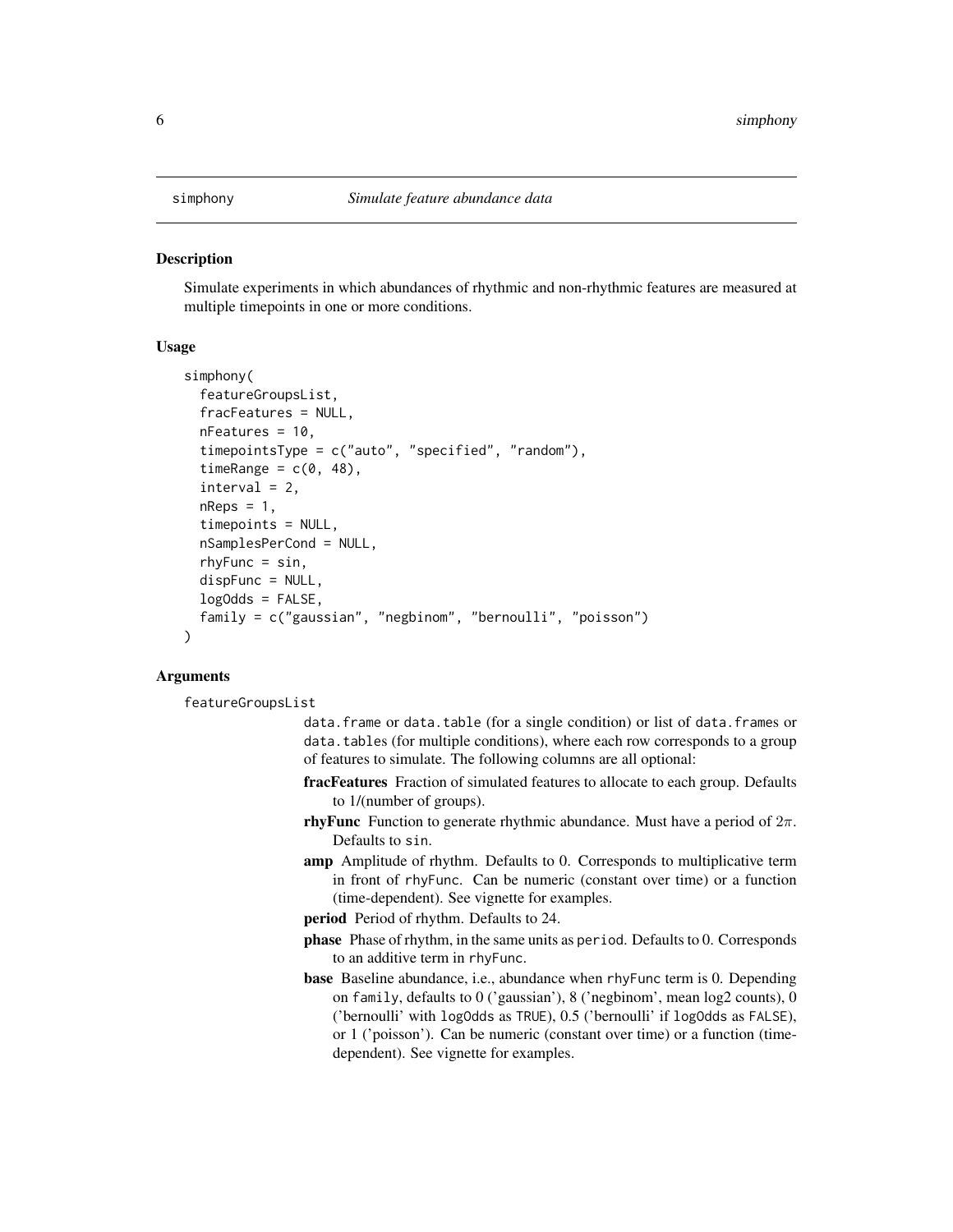#### simphony 7 and 2008 and 2008 and 2008 and 2008 and 2008 and 2008 and 2008 and 2008 and 2008 and 2008 and 2008  $\sigma$

|                 | sd Standard deviation of sampled abundance values. Defaults to 1. Only used<br>if family is 'gaussian'.                                                                                                                                                                                                                         |
|-----------------|---------------------------------------------------------------------------------------------------------------------------------------------------------------------------------------------------------------------------------------------------------------------------------------------------------------------------------|
|                 | dispFunc Function to calculate dispersion of sampled abundance values, given<br>expected abundance in counts. Only used if family is 'negbinom'.                                                                                                                                                                                |
| fracFeatures    | Fraction of simulated features to allocate to each group. Defaults to 1/(num-<br>ber of groups). Only used if the first featureGroupsList data. frame lacks a<br>fracFeatures column.                                                                                                                                           |
| nFeatures       | Integer for the total number of features to simulate.                                                                                                                                                                                                                                                                           |
| timepointsType  | Character string for how to set the timepoints for the simulation. Must be 'auto'<br>(default), 'specified', or 'random'.                                                                                                                                                                                                       |
| timeRange       | Numeric vector for the range of timepoints to use for the simulation. Defaults<br>to $c(0, 48)$ . Only used if timepoints Type is 'auto' or 'random'.                                                                                                                                                                           |
| interval        | Number for the amount of time between consecutive timepoints, in the same<br>units as period. The first timepoint is 0. Only used if timepointsType is<br>'auto'.                                                                                                                                                               |
| nReps           | Integer for the number of replicates per timepoint. Only used if timepointsType<br>is 'auto'.                                                                                                                                                                                                                                   |
| timepoints      | Numeric vector of exact timepoints to simulate, including any replicates. Only<br>used if timepointsType is 'specified'.                                                                                                                                                                                                        |
| nSamplesPerCond |                                                                                                                                                                                                                                                                                                                                 |
|                 | Integer for the number of samples per condition, which will be randomly uni-<br>formly spaced between 0 and period and different for each condition. Only<br>used if timepoints Type is 'random'.                                                                                                                               |
| rhyFunc         | Function to generate rhythmic abundance. Must have a period of $2\pi$ . Defaults<br>to sin. Only used if a data. frame in featureGroupsList lacks a rhyFunc<br>column.                                                                                                                                                          |
| dispFunc        | Function to calculate dispersion of sampled abundance values, given expected<br>abundance in counts. Defaults to defaultDispFunc. Only used if family is<br>'negbinom' and a data. frame in featureGroupsList lacks a dispFunc col-<br>umn.                                                                                     |
| log0dds         | Logical for whether the rhythmic function corresponds to log-odds. Only used<br>if family is 'bernoulli'.                                                                                                                                                                                                                       |
| family          | Character string for the family of distributions from which to sample the abun-<br>dance values. simphony will give a warning if it tries to sample from a distribu-<br>tion outside the region in which the distribution is defined: $\mu < 0$ for negative<br>binomial and Poisson, and $\mu < 0$ or $\mu > 1$ for Bernoulli. |

#### Value

List with the following elements:

- abundData Matrix of abundance values (counts, if family is 'negbinom'), with features as rownames and samples as colnames.
- sampleMetadata data.table with one row per sample.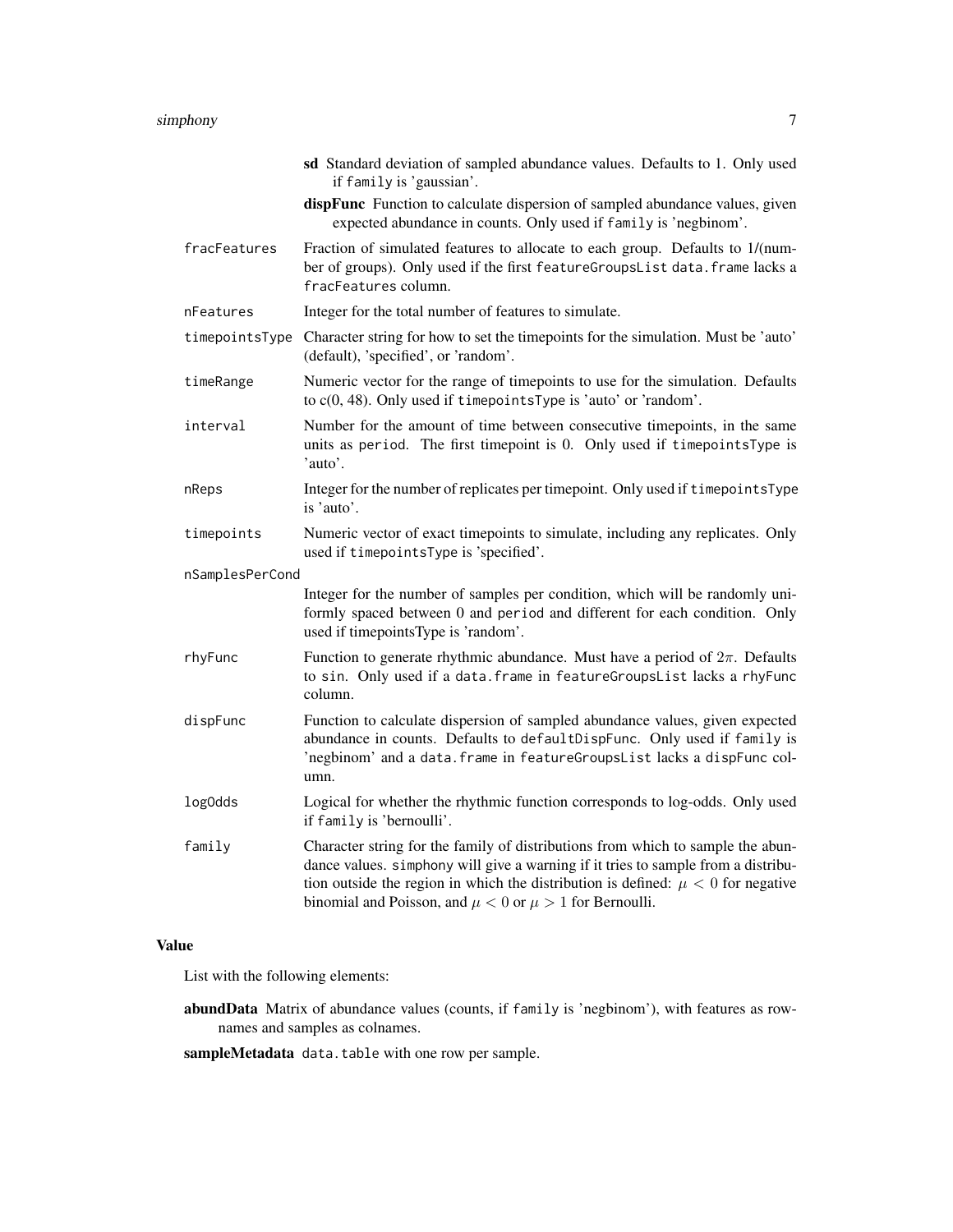- <span id="page-7-0"></span>featureMetadata data.table with one row per feature per condition. Columns amp and base are functions of time. Columns amp0 and base0 are numeric and correspond to the amplitude and baseline abundance at time 0, respectively.
- experMetadata List of arguments that were passed to simphony.

#### See Also

[defaultDispFunc\(\)](#page-1-1), [getExpectedAbund\(\)](#page-2-1), [getSampledAbund\(\)](#page-3-1), [mergeSimData\(\)](#page-4-1)

```
library('data.table')
# Simulate data for features having one of three sets of rhythmic parameters.
featureGroups = data.table(amp = c(\theta, 1, 1), phase = c(\theta, \theta, 6),
                           rhyFunc = c(cos, cos, sin)simData = simphony(featureGroups)
# Simulate data for an experiment with specified timepoints and replicates.
featureGroups = data.table(amp = c(\theta, 1))
simData = simphony(featureGroups, timepointsType = 'specified',
                   timepoints = c(0, 2, 2, 4, 12, 16, 21))
# Simulate data for an experiment with random timepoints between 0 and 24.
featureGroups = data.table(amp = c(\theta, 2))
simData = simphony(featureGroups, timepointsType = 'random',
                   timeRange = c(0, 24), nSamplesPerCond = 20)
# Simulate data with time-dependent rhythm amplitude or baseline abundance
featureGroups = data.table(amp = c(function(x) 1, function(x) 2^(-x / 24)),base = c(function(x) \times / 12, function(x) 0)simData = simphony(featureGroups)
# Simulate data for features whose rhythmicity varies between two conditions.
featureGroupsList = list(
 data.table(amp = c(1, 2, 2), phase = c(0, -3, 0), period = c(24, 24, 22)),
 data.table(amp = c(3, 2, 2), phase = c(0, 3, 0), period = c(24, 24, 26)))
simData = simphony(featureGroupsList)
# Simulate data from a negative binomial distribution with a higher variance.
featureGroups = data.table(amp = 1, base = 6:8)
dispFunc = function(x) 3 * defaultDispFunc(x)
simData = simphony(featureGroups, family = 'negbinom', dispFunc = dispFunc)
# Simulate data at high temporal resolution from a Poisson distribution that
# alternates between two states.
featureGroups = data.table(amp = 1, base = 0,
                           rhyFunc = function(x) ifelse(x %% (2 * pi) < pi, 0.5, 4))
simData = simphony(featureGroups, timeRange = c(0, 24 * 4), interval = 0.1,
                   nReps = 1, family = 'poisson')
```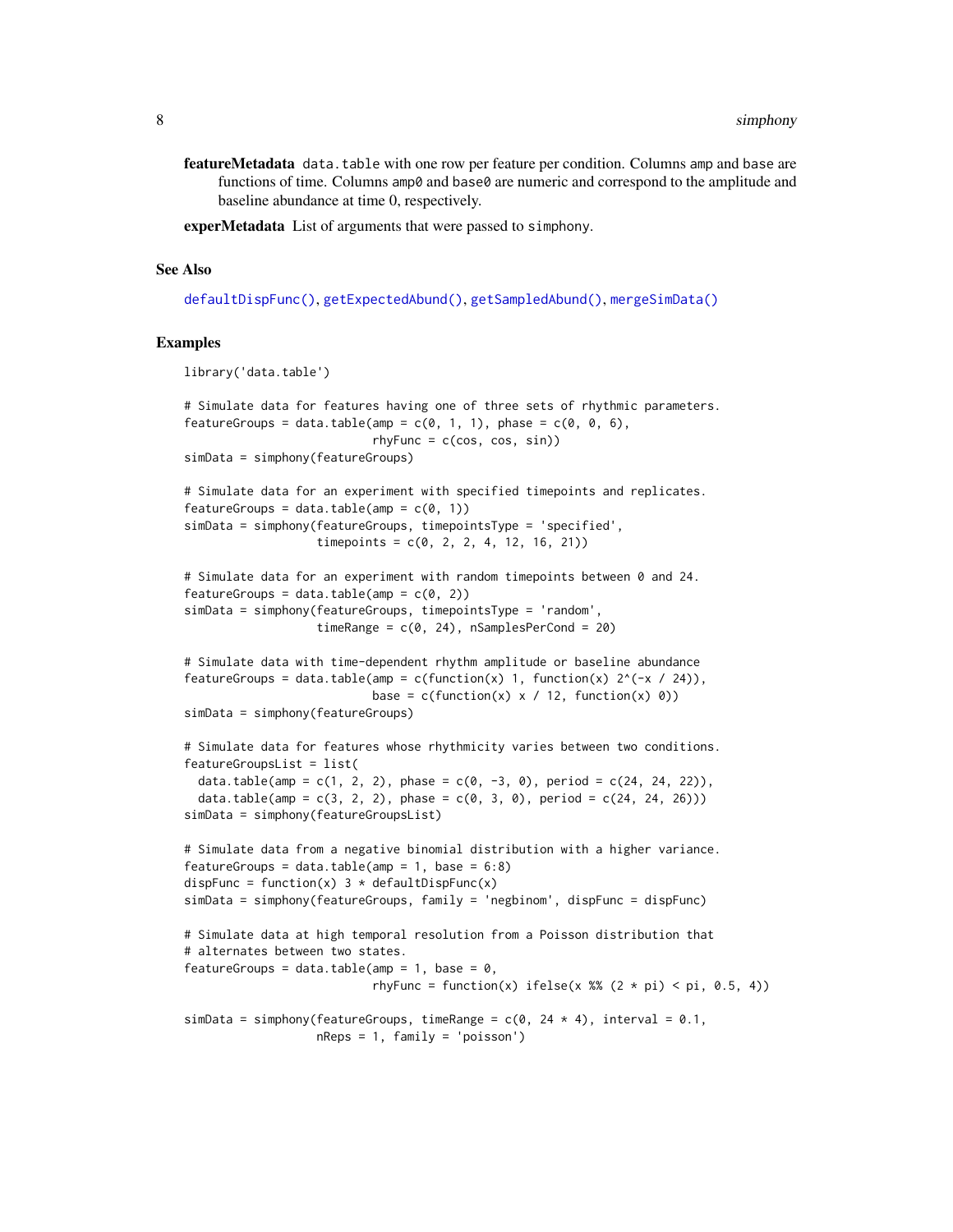```
# Simulate data for 100 features, half non-rhythmic and half rhythmic, with
# amplitudes for rhythmic features sampled from a log-normal distribution.
nFeatures = 100
rhyFrac = 0.5nRhyFeatures = round(rhyFrac * nFeatures)rhyAmps = exp(rnorm(nRhyFeatures, mean = 0, sd = 0.25))fracFeatures = c(1 - rhyFrac, rep(rhyFrac / nRhyFeatures, nRhyFeatures))
features = data_table(am = c(0, rhyAmps), fracFeatures = fracFeatures)simData = simphony(featureGroups, nFeatures = nFeatures)
# Simulate data for 100 rhythmic features, with baseline log2 expected counts
# and residual log dispersion sampled from distributions whose parameters
# were estimated, using DESeq2 and fitdistrplus, from circadian RNA-seq data
# from mouse liver (PRJNA297287).
nFeatures = 100
baseLog2Counts = rnorm(nFeatures, mean = 8.63, sd = 2.73)dispFactors = exp(rnorm(nFeatures, sd = 0.819))
dispFuncs = sapply(dispFactors, function(z) {function(x) defaultDispFunc(x) * z})
featureGroups = data.table(base = baseLog2Counts, dispFunc = dispFuncs, amp = 1)
simData = simphony(featureGroups, nFeatures = nFeatures, family = 'negbinom')
```
splitDiffFeatureGroups

*Split differential featureGroups*

#### **Description**

Split a diffFeatureGroups data.frame into a list of two featureGroups data.frames, which can then be passed to [simphony\(\)](#page-5-1).

#### Usage

```
splitDiffFeatureGroups(diffFeatureGroups, checkValid = TRUE)
```
#### Arguments

diffFeatureGroups

|            | data. frame with optional columns meanBase, dBase, meanSd, dSd, meanAmp,<br>dAmp, meanPhase, and dPhase describing the changes in abundance between<br>two conditions. Each row corresponds to a group of features. |
|------------|---------------------------------------------------------------------------------------------------------------------------------------------------------------------------------------------------------------------|
| checkValid | Logical for whether to only return rows for which both amplitudes are greater<br>than or equal to zero and both standard deviations are greater than zero.                                                          |

#### Value

List of two data.tables with possible columns base, sd, amp, and phase, depending on the columns in diffFeatureGroups.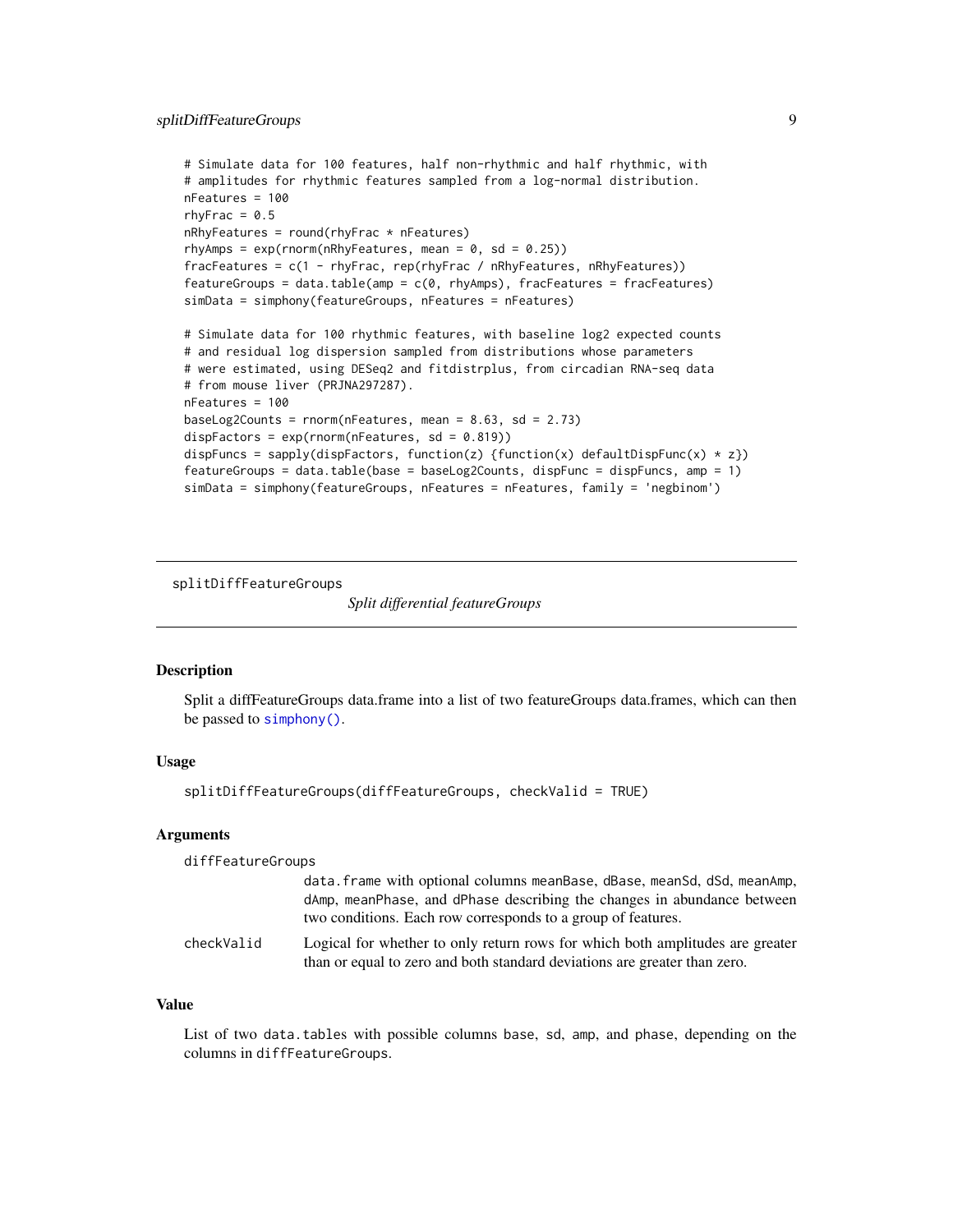#### <span id="page-9-0"></span>See Also

[simphony\(\)](#page-5-1)

```
dGroups = data.frame(meanAmp = c(1, 1, 1, 1), dAmp = c(1, 1, 2, 2),
                         meanPhase = c(\emptyset, \emptyset, \emptyset, \emptyset), dPhase = c(\emptyset, 3, 0, 3))
featureGroups = splitDiffFeatureGroups(dGroups)
```